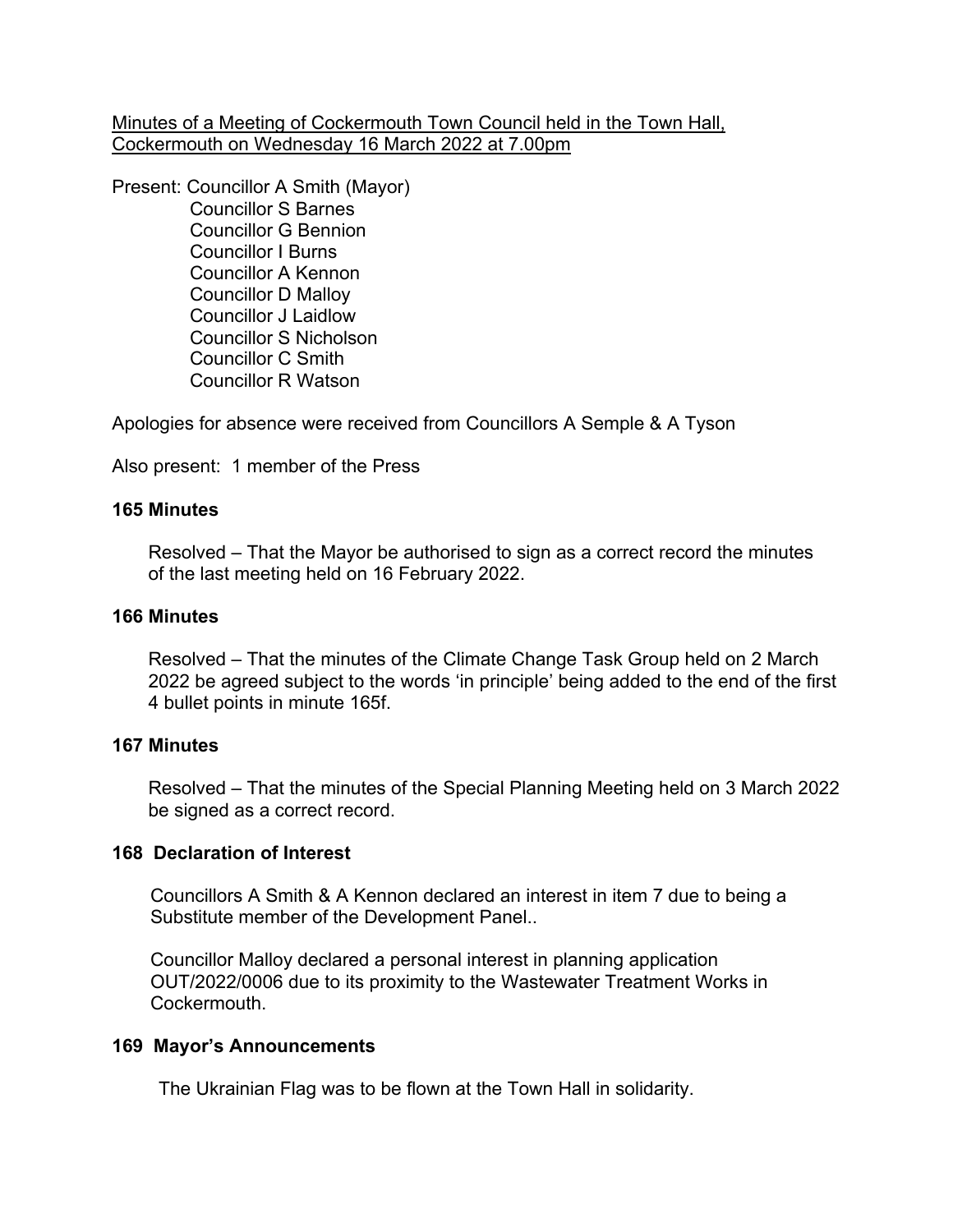### **170 Public Participation**

There was no public participation.

## **171a Planning Applications**

### Reference: **LBC/2022/0003**

Proposal: Listed Building consent to replace all property windows and front door

Location: 33A, Kirkgate

Recommend - Approved

### Reference: **VAR/2022/0003**

 Proposal: Variation to conditions 2 Plans , 6 Drainage, 9 Vehicular crossing and 11 Drainage on approved application 2/2018/0192

Location: 11, Parklands Drive

Recommended - Approved

Reference: **OUT/2022/0006**

Proposal: Outline application for a E (g) development including access to junction

Location: Low Road, Cockermouth, CA13 0XE

Recommended - Approved

Reference: **FUL/2022/0049**

 Proposal: Change of use from Class E (b) commercial, business and service to Sui Generis (q) drinking establishment with expanded food provision

Location: 17 Station Street

Recommended - Approved

Reference: **LBC/2022/0004**

Proposal: Listed building consent for a single storey rear extension, opening up of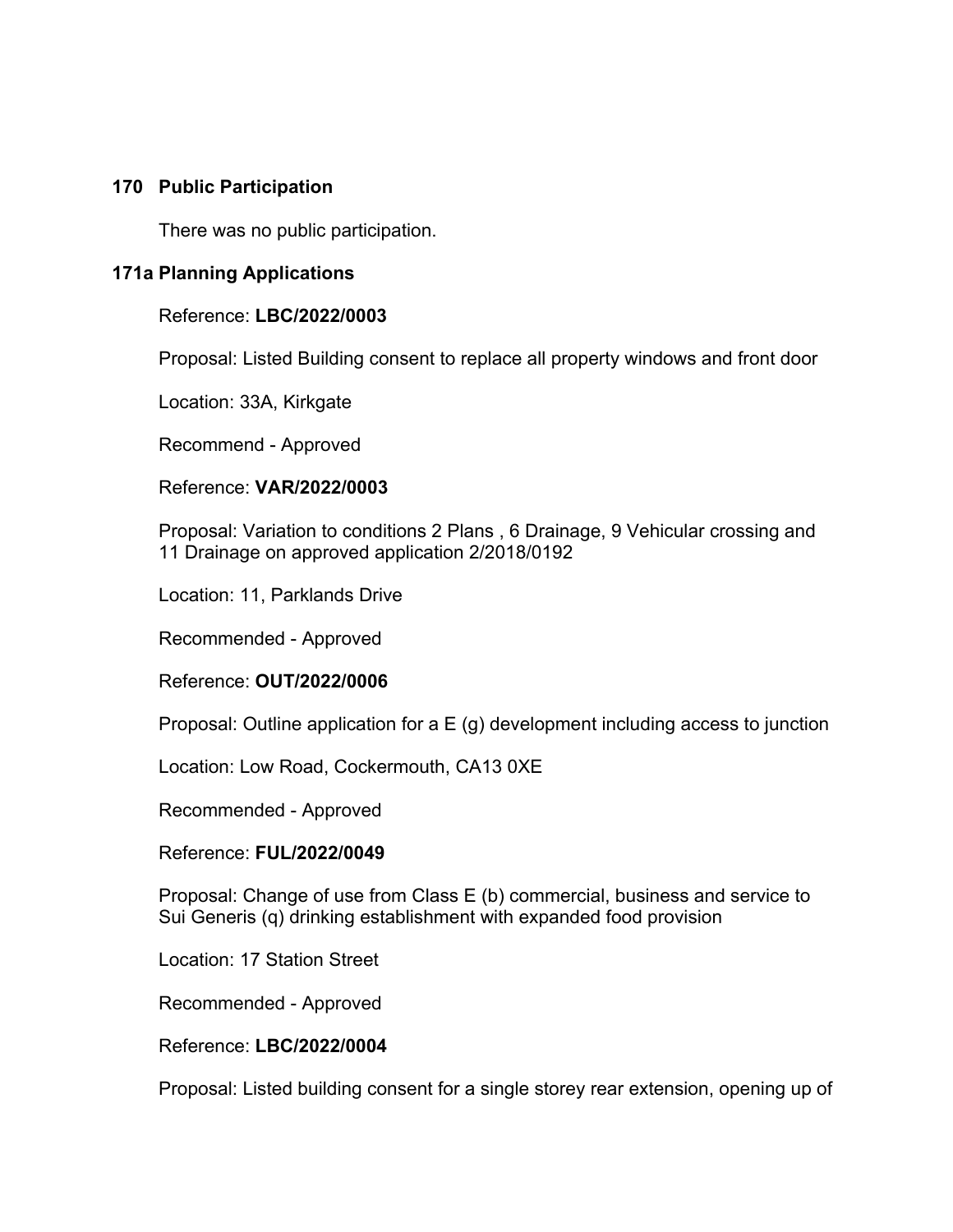new internal access and minor internal alterations to facilitate improvements to restaurant

Location: 11-13 Castlegate

This application was considered at our last meeting.

### Reference: **HOU/2022/0056**

 Proposal: Proposed demolition of conservatory and construction of a single storey rear extension to create an enlarged kitchen/diner and an additional bedroom with en-suite shower room

Location: 12 Lowscales Drive

Recommended - Approval

## **171b Tree Works**

Resolved – That the application for tree works, Wyndham Lodge be approved.

### **172 Schedule of Payments**

Resolved – That payments in the sum of £1,148.82 be approved.

## **173a Platinum Jubilee Commemoration**

Resolved – That a special commemorative link be not purchased from Thomas Fattorini due to cost.

### **173b Calc Newsletter**

Agreed – That the contents of the January & February 2022 edition be noted.

#### **173c Local Government Reorganisation Newsletters**

 A coordinated effort has been made in recent weeks to develop a single high level plan that captures all of the key activities which needs to be delivered for Day 0.

 After careful consideration, Cumbria County Council has decided not to pursue an appeal.

Agreed – That the content of the various Newsletters be noted.